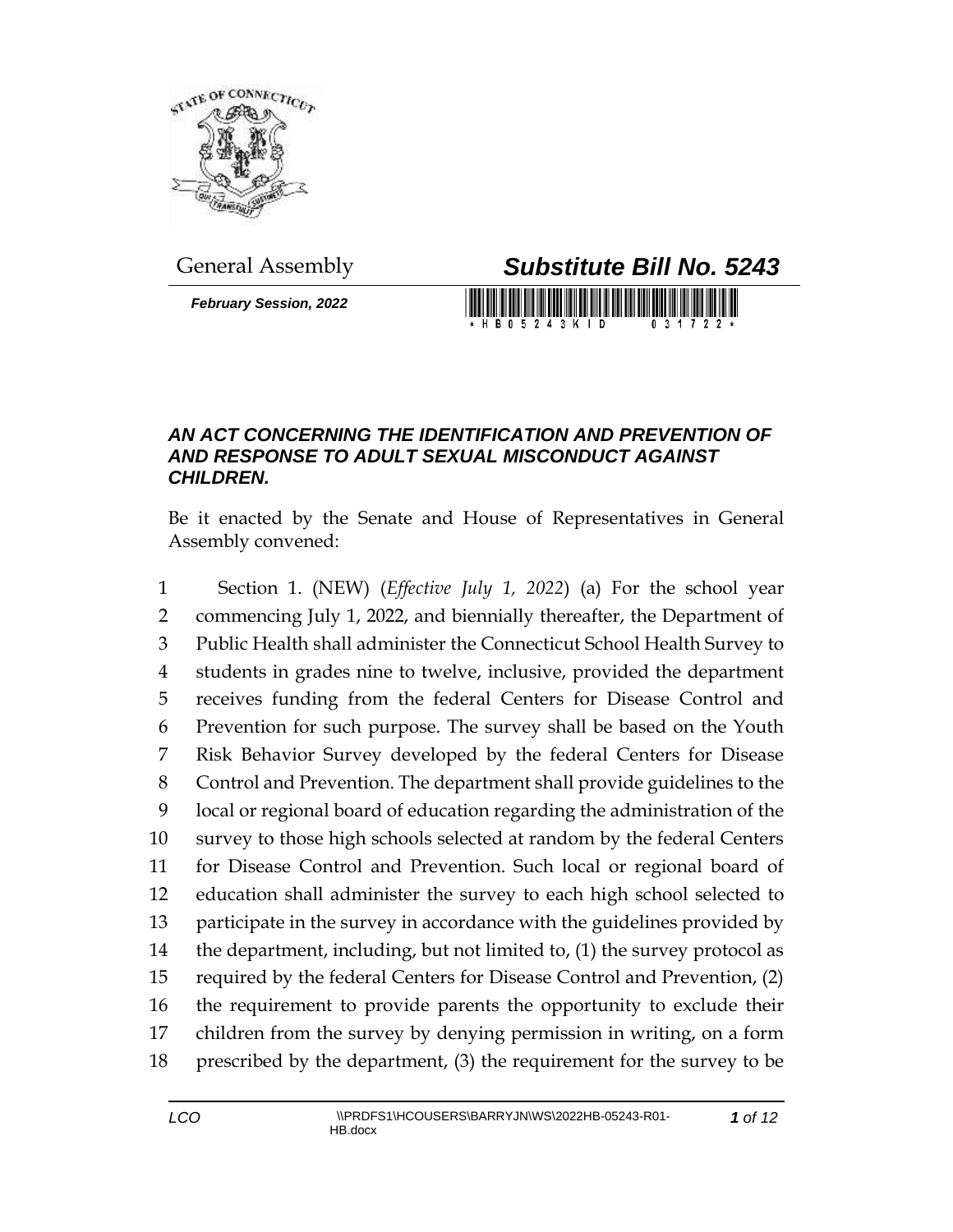anonymous and administered in a manner designed to protect student privacy, (4) the timeframe for completion of the survey, and (5) the process by which the results of such survey are to be submitted to the department.

 (b) The department, in consultation with the Department of Mental Health and Addiction Services, the Office of Early Childhood, the Department of Children and Families, the Department of Education and any other agency or public interest group the department deems necessary, may develop additional survey questions to be included as part of the Connecticut School Health Survey that are relevant to the health concerns of high school students in the state.

 Sec. 2. (NEW) (*Effective July 1, 2022*) Not later than October 1, 2022, the Child Advocate, in consultation with the Department of Public Health and the Department of Children and Families, shall develop and update, as necessary, questions designed to assess the risk of youths becoming victims of sexual assault or misconduct by an adult. Such questions shall be included as part of the Connecticut School Health Survey administered pursuant to section 1 of this act.

 Sec. 3. (NEW) (*Effective from passage*) Not later than January 1, 2023, the Department of Education, in consultation with the Department of Public Health, shall develop for use by a local or regional board of education (1) a uniform policy concerning timely notification to the parents or guardians of students in grades nine to twelve, inclusive, about the Connecticut School Health Survey not later than twenty-one calendar days prior to the date such board will be administering the survey at a high school governed by such board, and (2) a form to be distributed to parents or guardians for the purposes of the notification required pursuant to subdivision (1) of this section that includes, but is not limited to, (A) an explanation of the Connecticut School Health Survey and how a parent or guardian may opt out of such survey being administered to his or her child, and (B) the Internet link to the survey that will be administered.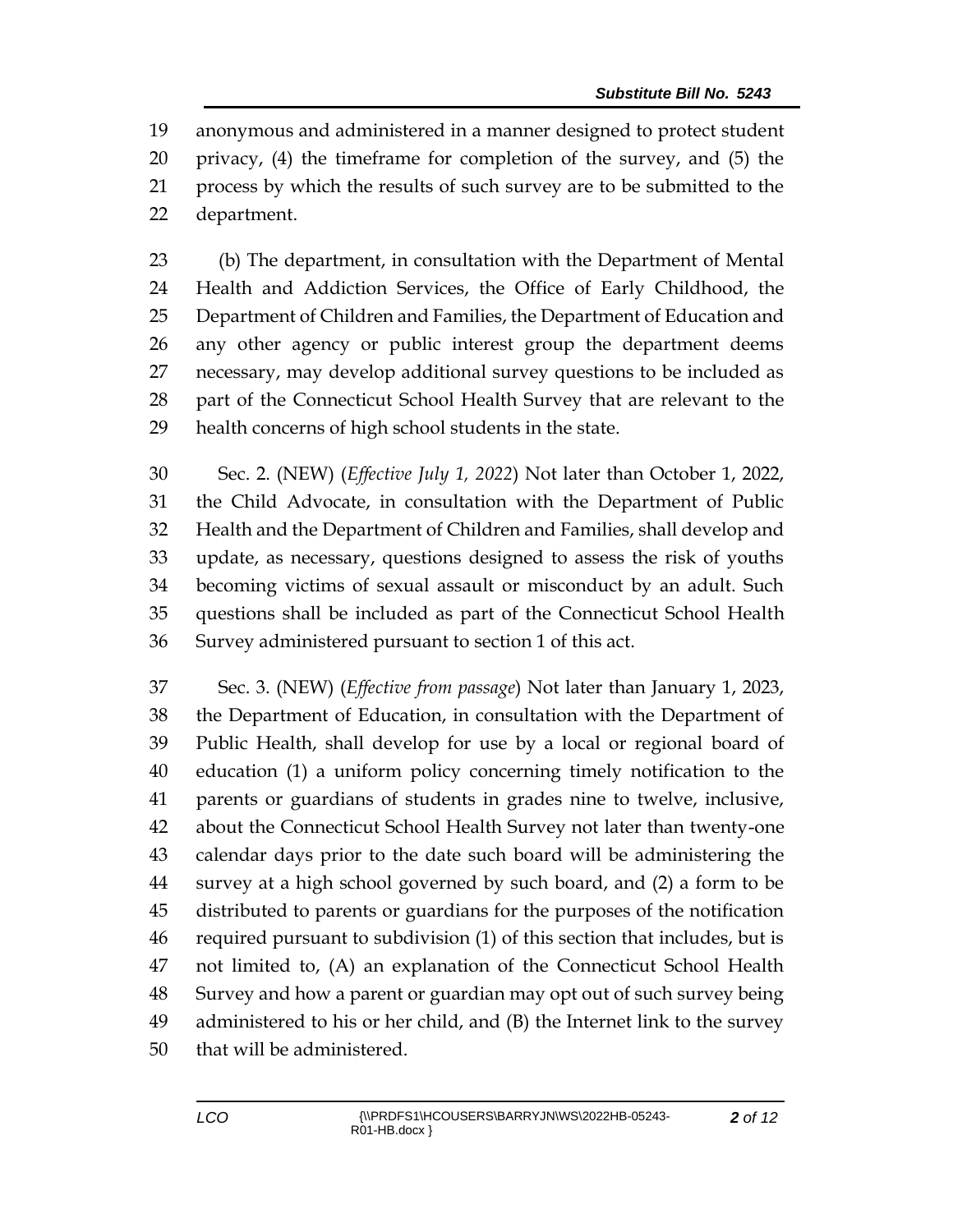Sec. 4. (NEW) (*Effective July 1, 2022*) For the school year commencing July 1, 2022, and each school year thereafter, if the results of the Connecticut School Health Survey, administered pursuant to section 1 of this act, reveal that a student in the school in which such survey was administered has been the victim of a sexual assault or misconduct by an adult, then the local or regional board of education for such school shall request the Department of Children and Families and the Department of Education to provide or facilitate (1) training for the teachers, administrators and other staff of such school about how to support students who have experienced abuse, (2) the provision of counseling services for students by working with school-based mental health personnel and administrators of such school, (3) the distribution of materials relating to counseling services created or offered by victim advocates groups and other state agencies, and (4) the bystander training program and appropriate interaction with children training program, developed or adopted pursuant to section 5 of this act, to all teachers, administrators and other school staff of such school.

 Sec. 5. (NEW) (*Effective July 1, 2022*) (a) Not later than January 1, 2023, the Department of Children and Families, in consultation with the Department of Education, shall develop or adopt a bystander training program and an appropriate interaction with children training program. The department shall update as necessary such bystander training and an appropriate interaction with children training program. Such training programs shall be provided to any school employee who has been hired by a local or regional board of education, in accordance with the provisions of section 6 of this act, and included as part of a local or regional board of education's in-service training program, pursuant to section 10-220a of the general statutes, as amended by this act.

 (b) The department may enter into a memorandum of understanding with each regional educational service center for the bystander training program and appropriate interaction with children training program to be provided at or by such center to the teachers, administrators and other staff of the local and regional boards of education that are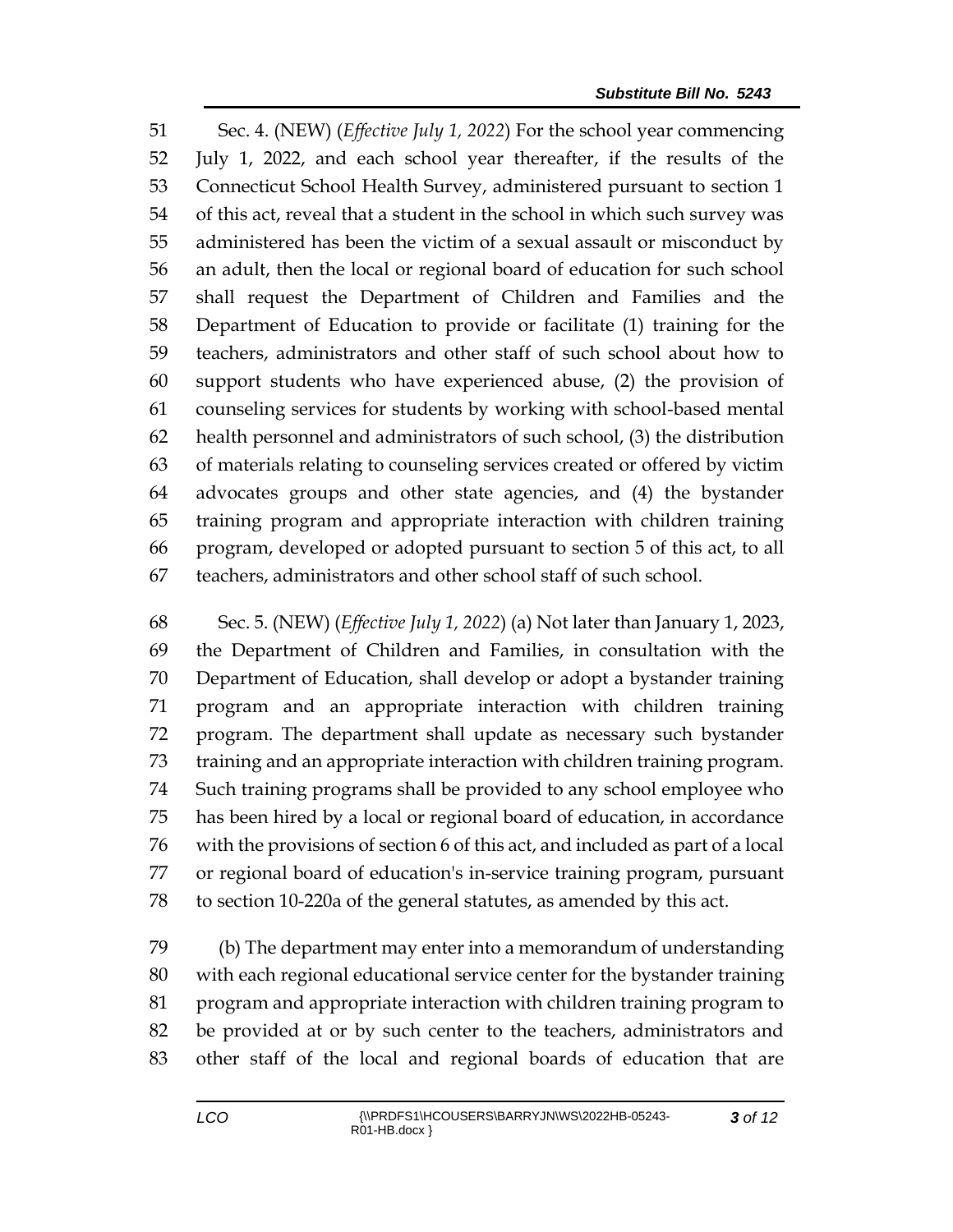members of such center.

 (c) The department may enter into a memorandum of understanding with the governing authority for intramural and interscholastic athletics for the bystander training program and the appropriate interaction with children training program to be provided by such governing authority to coaches who hold or are issued coaching permits by the State Board of Education, in accordance with the provisions of section 6 of this act.

 Sec. 6. (NEW) (*Effective July 1, 2022*) For the school year commencing July 1, 2023, and each school year thereafter, any school employee who has been hired by a local or regional board of education shall complete the bystander training program and the appropriate interaction with children training, developed or adopted pursuant to section 5 of this act. In the case of a school employee who is a coach of intramural or interscholastic athletics, such training shall be completed prior to commencing the coaching assignment for the season of such intramural or interscholastic athletics. For purposes of this section, "school employee" means a teacher, substitute teacher, school administrator, school superintendent, guidance counselor, school counselor, psychologist, social worker, nurse, physician, school paraprofessional or coach employed by a local or regional board of education or working in a public elementary, middle or high school.

 Sec. 7. Subdivision (1) of subsection (b) of section 17a-101a of the general statutes is repealed and the following is substituted in lieu thereof (*Effective July 1, 2022*):

 (b) (1) Any person required to report under the provisions of this section who fails to make such report or fails to make such report within the time period prescribed in sections 17a-101b to 17a-101d, inclusive, and section 17a-103 shall be guilty of a class A misdemeanor, except that such person shall be guilty of a class E felony if (A) such violation is a subsequent violation, (B) such violation was wilful or intentional or due to gross negligence, or (C) such person had actual knowledge that (i) a child was abused or neglected, as described in section 46b-120, or (ii) a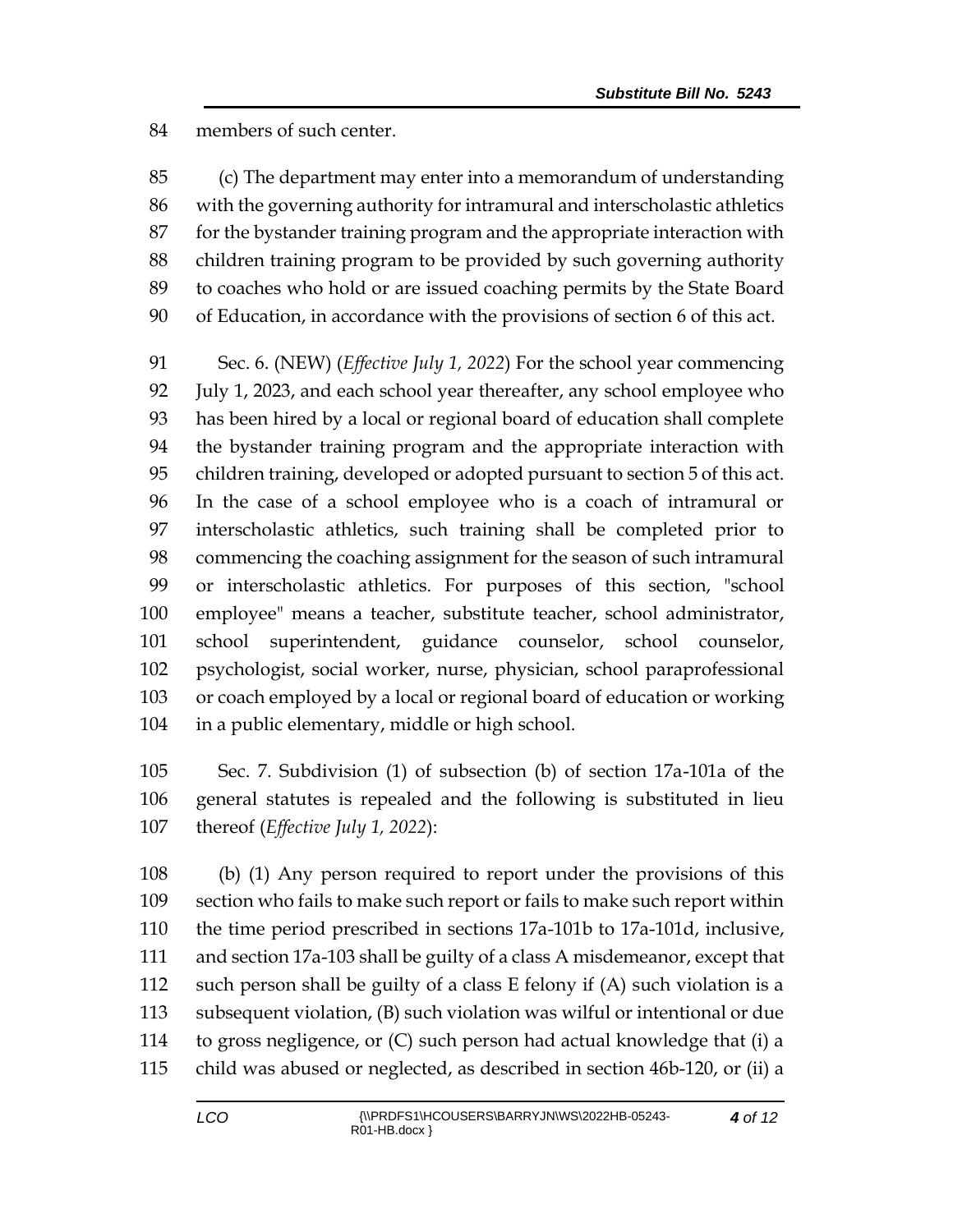person was a victim described in subdivision (2) of subsection (a) of this section. Notwithstanding the provisions of section 54-193, no person shall be prosecuted for a violation of the provisions of this section 119 committed on or after July 1, 2022, except within three years after such violation has been committed.

 Sec. 8. Subsection (b) of section 17a-101 of the general statutes is repealed and the following is substituted in lieu thereof (*Effective October 1, 2022*):

 (b) The following persons shall be mandated reporters: (1) Any physician or surgeon licensed under the provisions of chapter 370, (2) any resident physician or intern in any hospital in this state, whether or not so licensed, (3) any registered nurse, (4) any licensed practical nurse, (5) any medical examiner, (6) any dentist, (7) any dental hygienist, (8) any psychologist, (9) any school employee, as defined in section 53a-65, (10) any social worker, (11) any person who holds or is issued a coaching permit by the State Board of Education, is a coach of intramural or interscholastic athletics and is eighteen years of age or older, (12) any individual who is employed as a coach or director of youth athletics and is eighteen years of age or older, (13) any individual who is employed as a coach or director of a private youth sports organization, league or team and is eighteen years of age or older, (14) any paid administrator, faculty, staff, athletic director, athletic coach or athletic trainer employed by a public or private institution of higher education who is eighteen years of age or older, excluding student employees, (15) any police officer, (16) any juvenile or adult probation officer, (17) any juvenile or 141 adult parole officer, (18) any member of the clergy, (19) any pharmacist, (20) any physical therapist, (21) any optometrist, (22) any chiropractor, (23) any podiatrist, (24) any mental health professional, (25) any physician assistant, (26) any person who is a licensed or certified emergency medical services provider, (27) any person who is a licensed or certified alcohol and drug counselor, (28) any person who is a licensed marital and family therapist, (29) any person who is a sexual assault counselor or a domestic violence counselor, as defined in section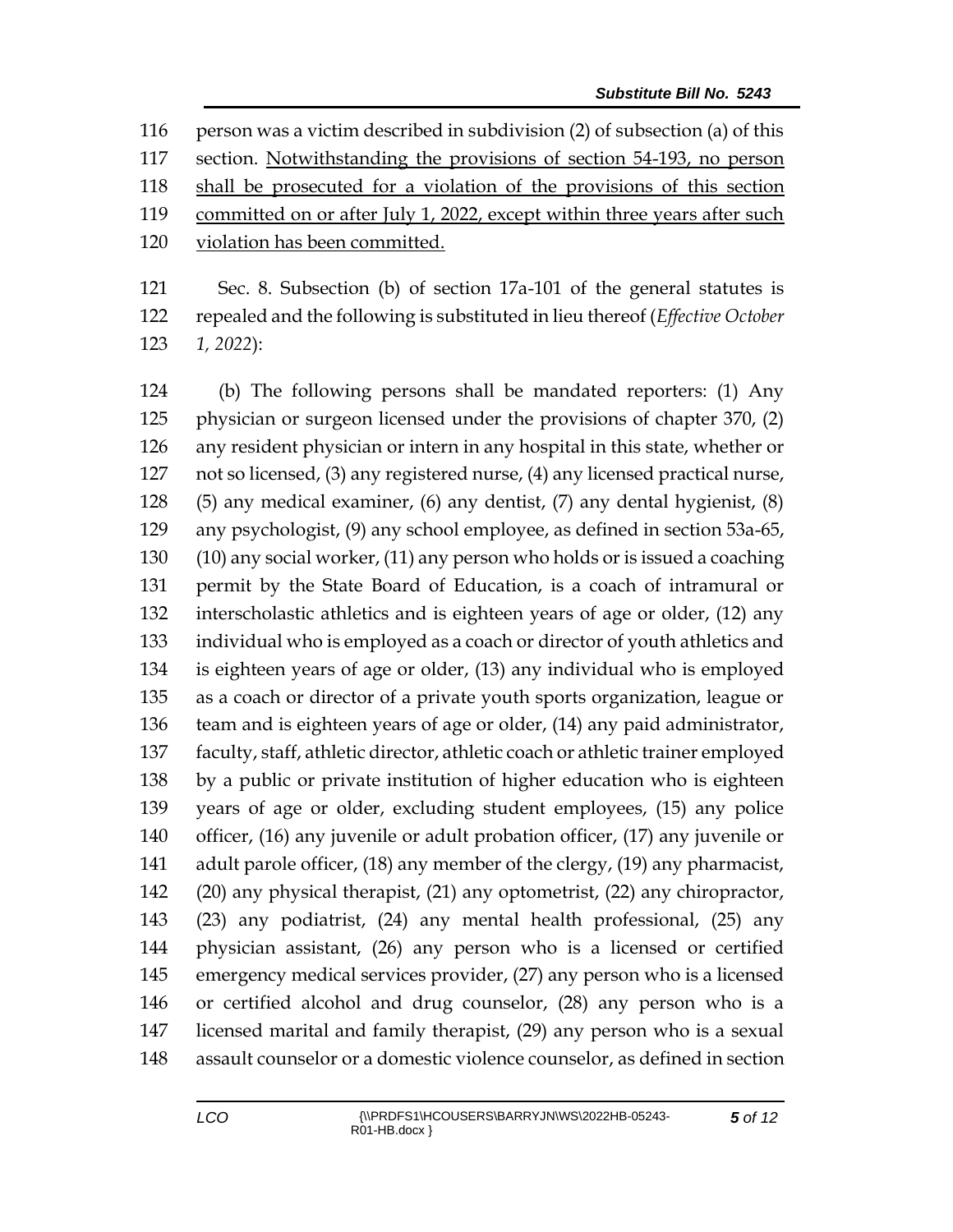52-146k, (30) any person who is a licensed professional counselor, (31) any person who is a licensed foster parent, (32) any person paid to care for a child in any public or private facility, child care center, group child care home or family child care home licensed by the state, (33) any employee of the Department of Children and Families or any person who, in the performance of such person's duties, has regular contact with and provides services to or on behalf of children pursuant to a contract with or credential issued by the Department of Children and Families, (34) any employee of the Office of Early Childhood who is responsible for the licensing of child care centers, group child care 159 homes, family child care homes or youth camps, (35) any paid or volunteer youth camp director or assistant director and any paid or 161 volunteer staff member who is eighteen years of age or older, (36) the Child Advocate and any employee of the Office of the Child Advocate, (37) any person who is a licensed behavior analyst, (38) any family relations counselor, family relations counselor trainee or family services supervisor employed by the Judicial Department, (39) any victim services advocate employed by the Office of Victim Services within the Judicial Department, (40) any employee of a juvenile justice program operated by or pursuant to a contract with the Court Support Services Division of the Judicial Department, and (41) any person employed, including any person employed under contract and any independent ombudsperson, to work at a juvenile detention facility or any other facility where children under eighteen years of age are detained and who has direct contact with children as part of such employment.

 Sec. 9. Subdivisions (1) and (2) of subsection (i) of section 10-145b of the general statutes are repealed and the following is substituted in lieu thereof (*Effective July 1, 2022*):

 (i) (1) The State Board of Education may take one or more of the following actions, in accordance with the provisions of subdivision (2) of this subsection, against a person holding a certificate, permit or authorization based on conduct that occurred prior or subsequent to the issuance of such certificate, permit or authorization: (A) Revoke the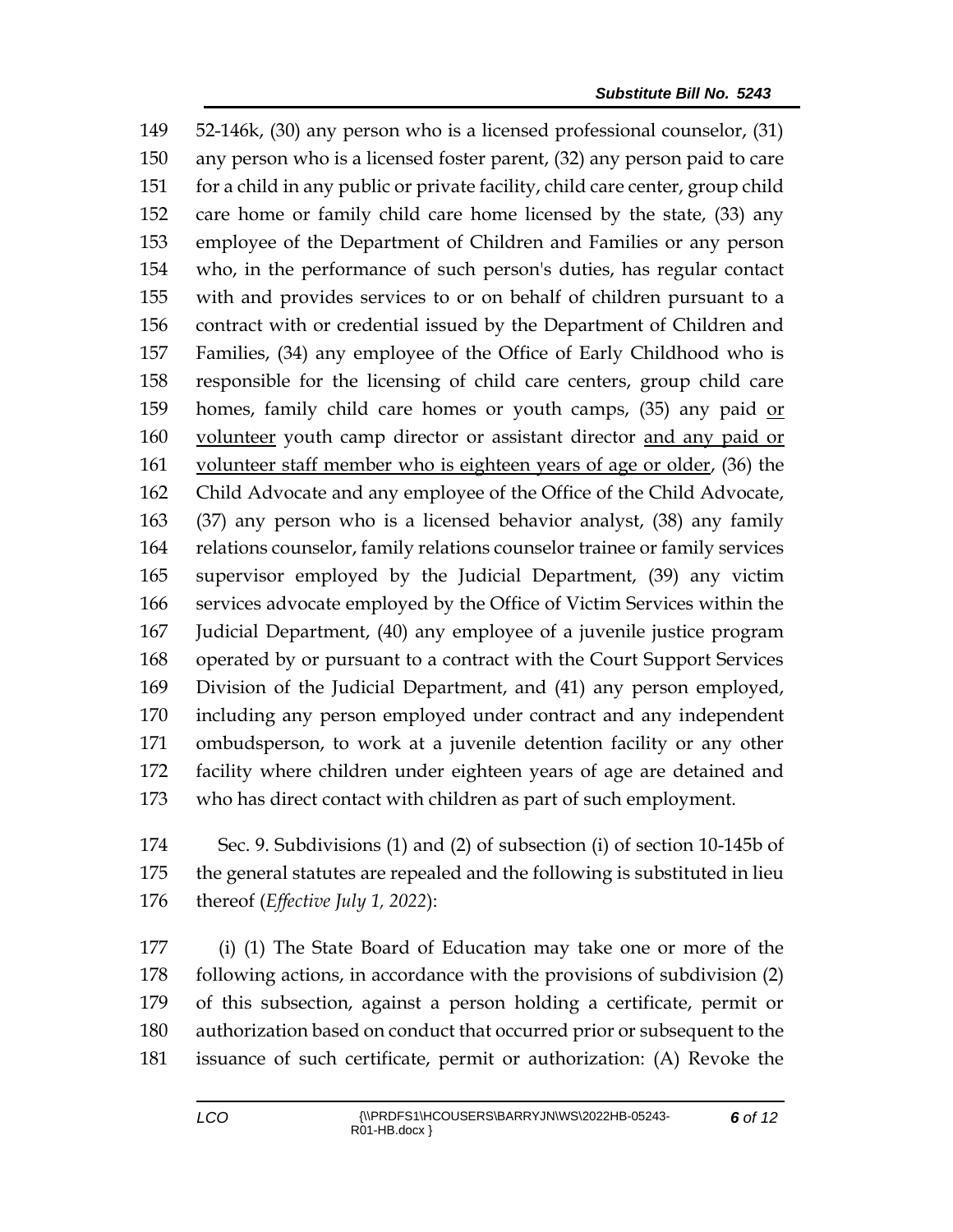holder's certificate, permit or authorization; (B) suspend the holder's certificate, permit or authorization; or (C) place the holder's certificate on probation, subject to conditions determined by the Commissioner of Education.

 (2) The State Board of Education may take any of the actions described in subparagraphs (A) to (C), inclusive, of subdivision (1) of this subsection with respect to a holder's certificate, permit or authorization issued pursuant to sections 10-144o to 10-149, inclusive, for any of the following reasons: (A) The holder of the certificate, permit or authorization obtained such certificate, permit or authorization through fraud or misrepresentation of a material fact; (B) the holder has persistently neglected to perform the duties for which the certificate, permit or authorization was granted; (C) the holder is professionally unfit to perform the duties for which the certificate, permit or authorization was granted; (D) the holder is convicted in a court of law of a crime involving moral turpitude or of any other crime of such nature that in the opinion of the board continued holding of a certificate, permit or authorization by the person would impair the standing of certificates, permits or authorizations issued by the board; (E) the holder 201 has had a finding of abuse or neglect substantiated against the holder pursuant to section 17a-101g and such finding has been upheld following an appeal pursuant to section 17a-101k; or **[**(E)**]** (F) other due and sufficient cause. The State Board of Education may revoke any certificate, permit or authorization issued pursuant to said sections if the holder is found to have intentionally disclosed specific questions or answers to students or otherwise improperly breached the security of any administration of a mastery examination, pursuant to section 10- 14n. In any revocation proceeding pursuant to this section, the State Board of Education shall have the burden of establishing the reason for such revocation by a preponderance of the evidence. Revocation shall be in accordance with procedures established by the State Board of Education pursuant to chapter 54.

Sec. 10. (NEW) (*Effective July 1, 2022*) Not later than January 1, 2023,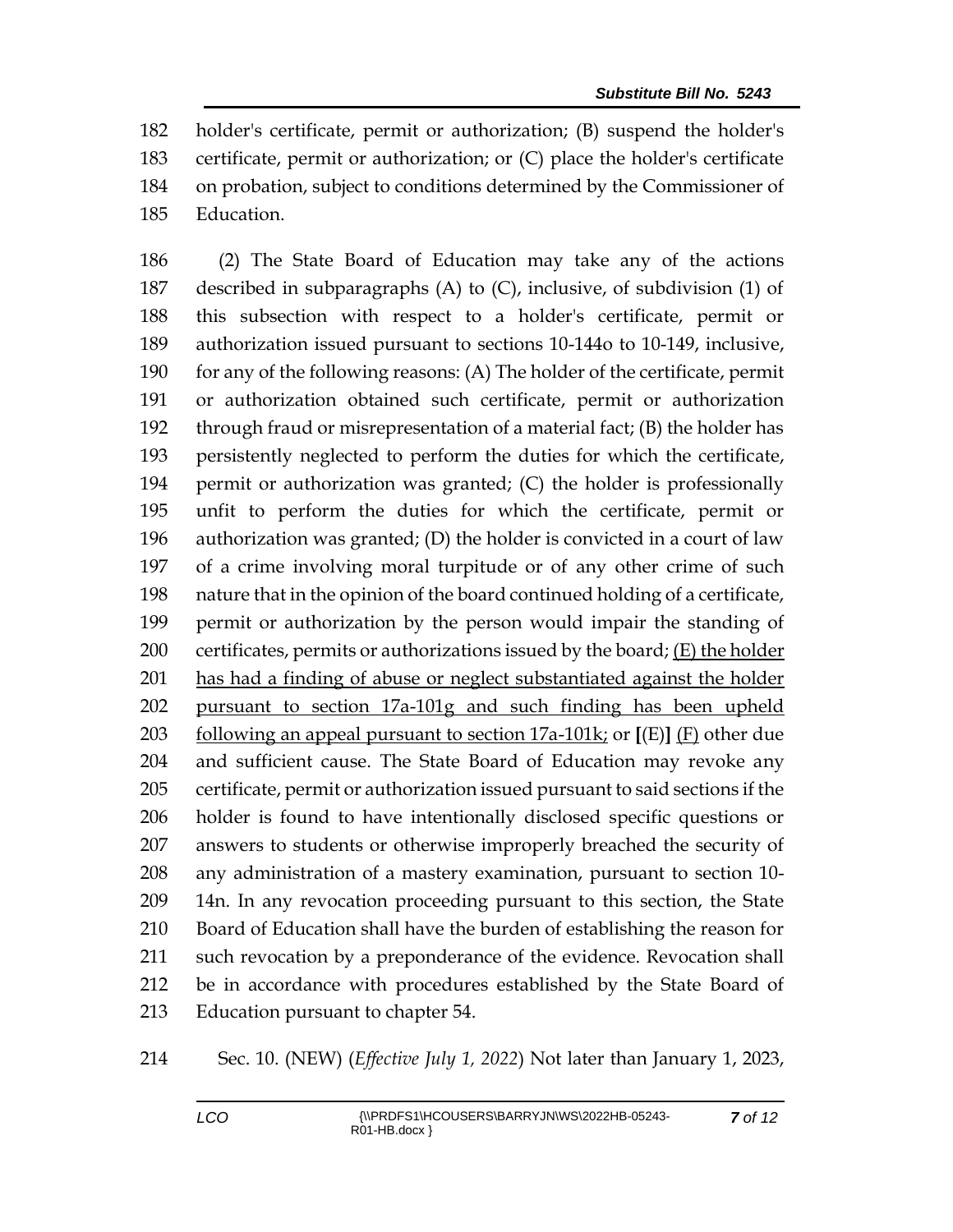the Department of Children and Families, in collaboration with the Department of Education and the Department of Emergency Services and Public Protection, shall develop or adopt a victim sensitivity training program for school social workers, mental health professionals and school administrators. The department shall make such training program available to local and regional boards of education. Such training program shall be included as part of a local or regional board of education's in-service training program, pursuant to section 10-220a of the general statutes, as amended by this act.

 Sec. 11. (NEW) (*Effective July 1, 2022*) Not later than January 1, 2023, 225 the Department of Education, Office of Early Childhood, Department of Children and Families and the Labor Department shall jointly develop a checklist to be used by local and regional boards of education and providers of child care services, as described in section 19a-77 of the general statutes, during the hiring process for the purpose of screening 230 applicants and prospective employees. Any such checklist to be used by child care providers shall include, but need not be limited to, comprehensive background checks as described in section 10-530 of the general statutes.

 Sec. 12. (NEW) (*Effective July 1, 2022*) On and after July 1, 2023, the Department of Children and Families shall make available, upon request of a youth-serving organization or religious organization, any materials relating to the bystander training program and the appropriate interaction with children training program developed or adopted pursuant to section 5 of this act or the victim sensitivity training program developed or adopted pursuant to section 10 of this act.

 Sec. 13. (NEW) (*Effective July 1, 2022*) Not later than July 1, 2023, the Department of Children and Families, in consultation with the Department of Education, shall develop a framework for addressing adult sexual misconduct in schools. Such framework shall include, but need not be limited to, (1) a definition of adult sexual misconduct, (2) 246 protocols and guidance that local and regional boards of education can use to address adult sexual misconduct in schools that is consistent with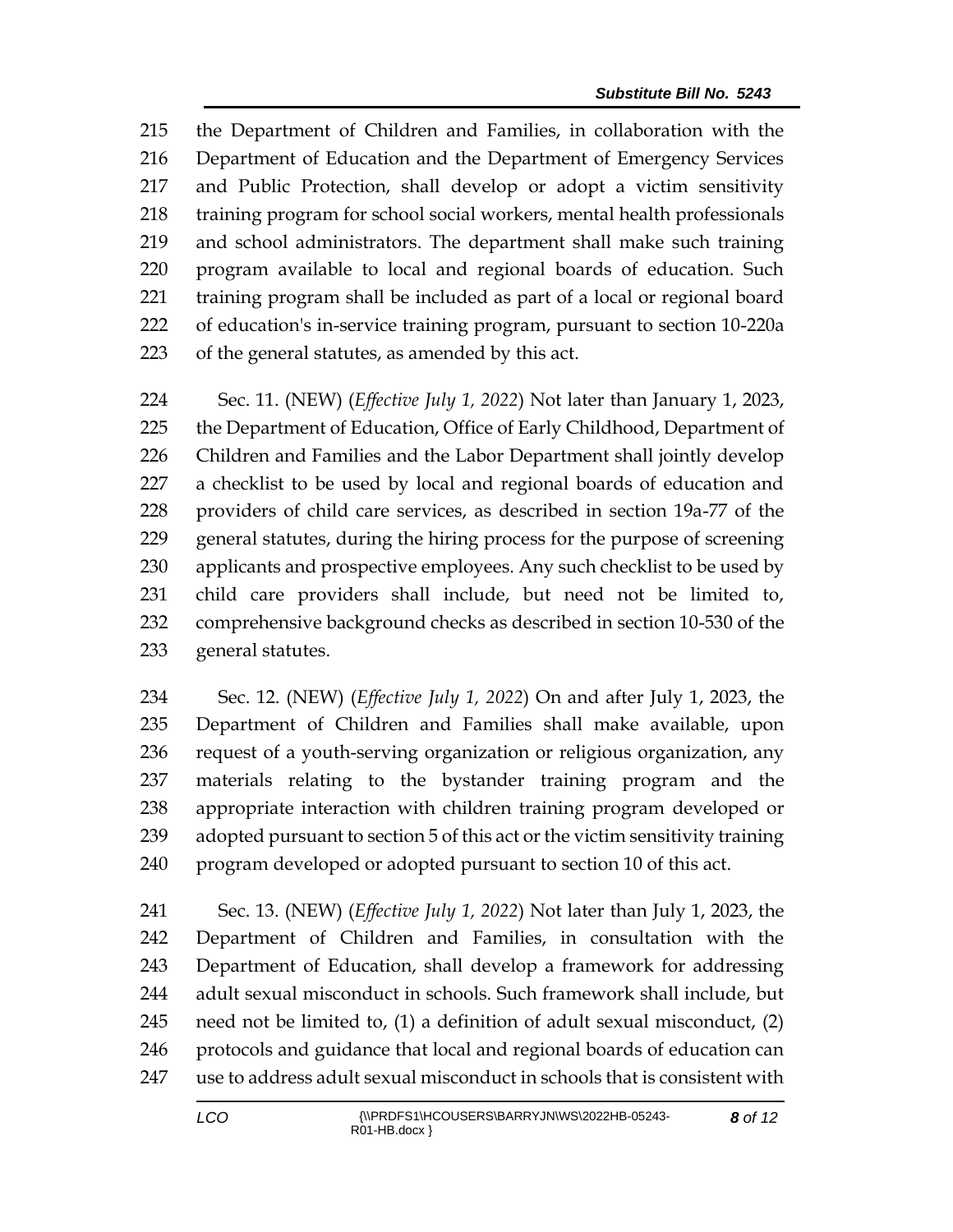federal law and guidelines on sexual abuse prevention and antidiscrimination, (3) guidance on the requirements and obligations of mandated reporters, and (4) provisions addressing the heightened risk of victimization for highly vulnerable students, such as students with disabilities or who are lesbian, gay, bisexual, transgender, queer and other sexual orientations and gender identities. Such framework shall require that any trainings provided by local and regional boards of education regarding adult sexual misconduct or abuse prevention and response be comprehensive, on-going and offered to all school employees, as defined in section 6 of this act, members of the board of education and parents and guardians of students. The department may seek input and recommendations from stakeholders groups while developing the framework.

 Sec. 14. (NEW) (*Effective July 1, 2022*) For the school year commencing July 1, 2023, and each school year thereafter, each local and regional board of education shall develop and implement a policy for addressing adult sexual misconduct in the schools under the jurisdiction of the board. Such policy shall be in accordance with the framework for addressing adult sexual misconduct developed by the Department of Education pursuant to section 13 of this act. The board shall annually provide a copy of such policy to all school employees, as defined in section 53a-65 of the general statutes, the members of the board of education and the parents and guardians of students enrolled in the schools under the jurisdiction of the board.

 Sec. 15. Section 10-145a of the general statutes is amended by adding subsection (k) as follows (*Effective July 1, 2022*):

 (NEW) (k) On and after July 1, 2023, any program of teacher preparation leading to professional certification shall include, as part of the curriculum, instruction in adult sexual misconduct awareness and prevention in schools.

 Sec. 16. Subsection (a) of section 10-220a of the 2022 supplement to the general statutes is repealed and the following is substituted in lieu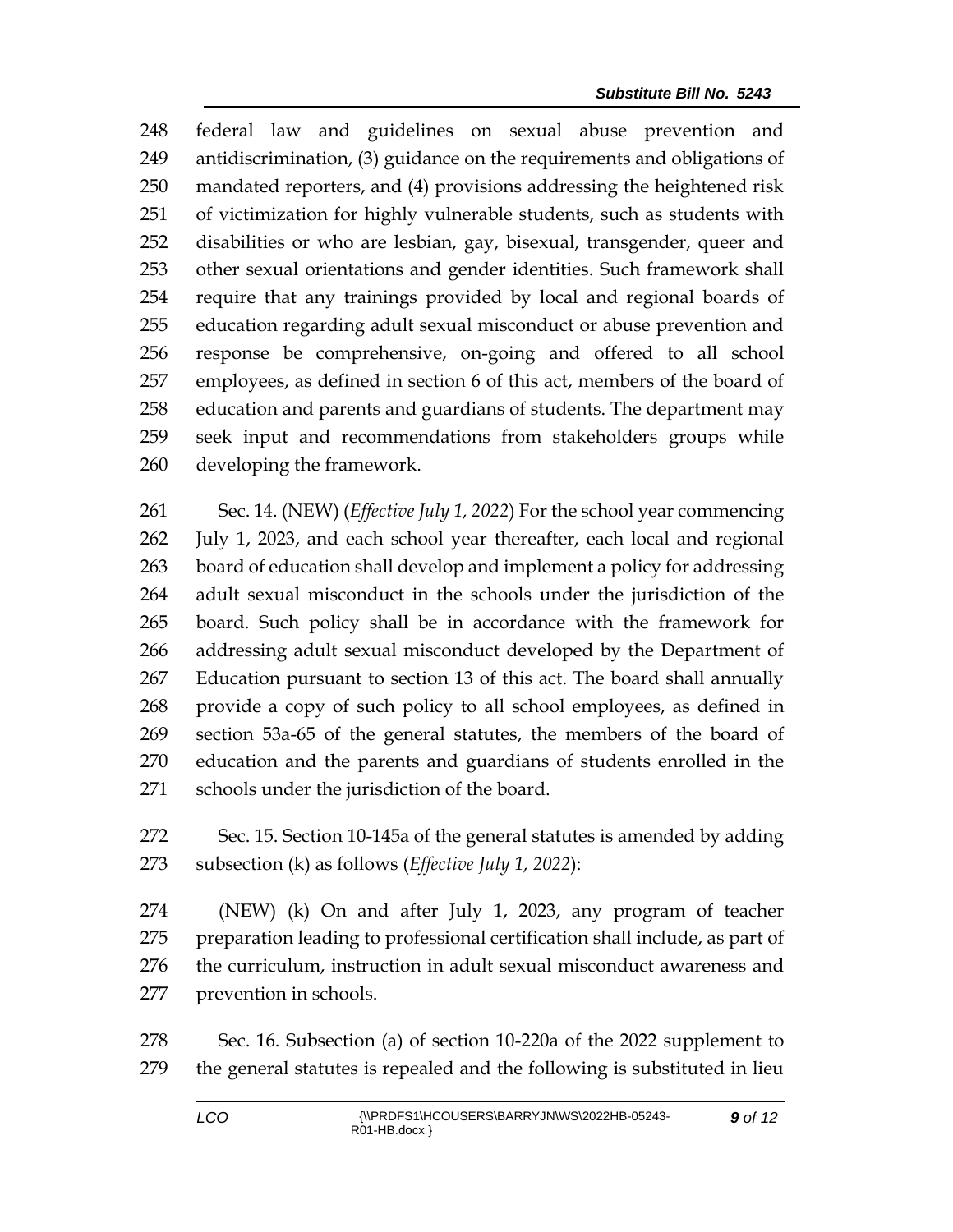thereof (*Effective July 1, 2023*):

 (a) Each local or regional board of education shall provide an in- service training program for its teachers, administrators and pupil personnel who hold the initial educator, provisional educator or professional educator certificate. Such program shall provide such teachers, administrators and pupil personnel with information on (1) the nature and the relationship of alcohol and drugs, as defined in subdivision (17) of section 21a-240, to health and personality development, and procedures for discouraging their abuse, (2) health and mental health risk reduction education that includes, but need not be limited to, the prevention of risk-taking behavior by children and the relationship of such behavior to substance abuse, pregnancy, sexually transmitted diseases, including HIV-infection and AIDS, as defined in section 19a-581, violence, teen dating violence, domestic violence and child abuse, the bystander training and an appropriate interaction with children training program developed or adopted pursuant to section 5 of this act, and the victim sensitivity training program developed or 297 adopted pursuant to section 10 of this act, (3) school violence prevention, conflict resolution, the prevention of and response to youth suicide and the identification and prevention of and response to bullying, as defined in subsection (a) of section 10-222d, except that those boards of education that implement any evidence-based model approach that is approved by the Department of Education and is consistent with subsection (c) of section 10-145a, sections 10-222d, 10- 222g and 10-222h, subsection (g) of section 10-233c and sections 1 and 3 of public act 08-160, shall not be required to provide in-service training on the identification and prevention of and response to bullying, (4) cardiopulmonary resuscitation and other emergency life saving procedures, (5) the requirements and obligations of a mandated reporter, (6) the detection and recognition of, and evidence-based structured literacy interventions for, students with dyslexia, as defined in section 10-3d, (7) culturally responsive pedagogy and practice, including, but not limited to, the video training module relating to implicit bias and anti-bias in the hiring process in accordance with the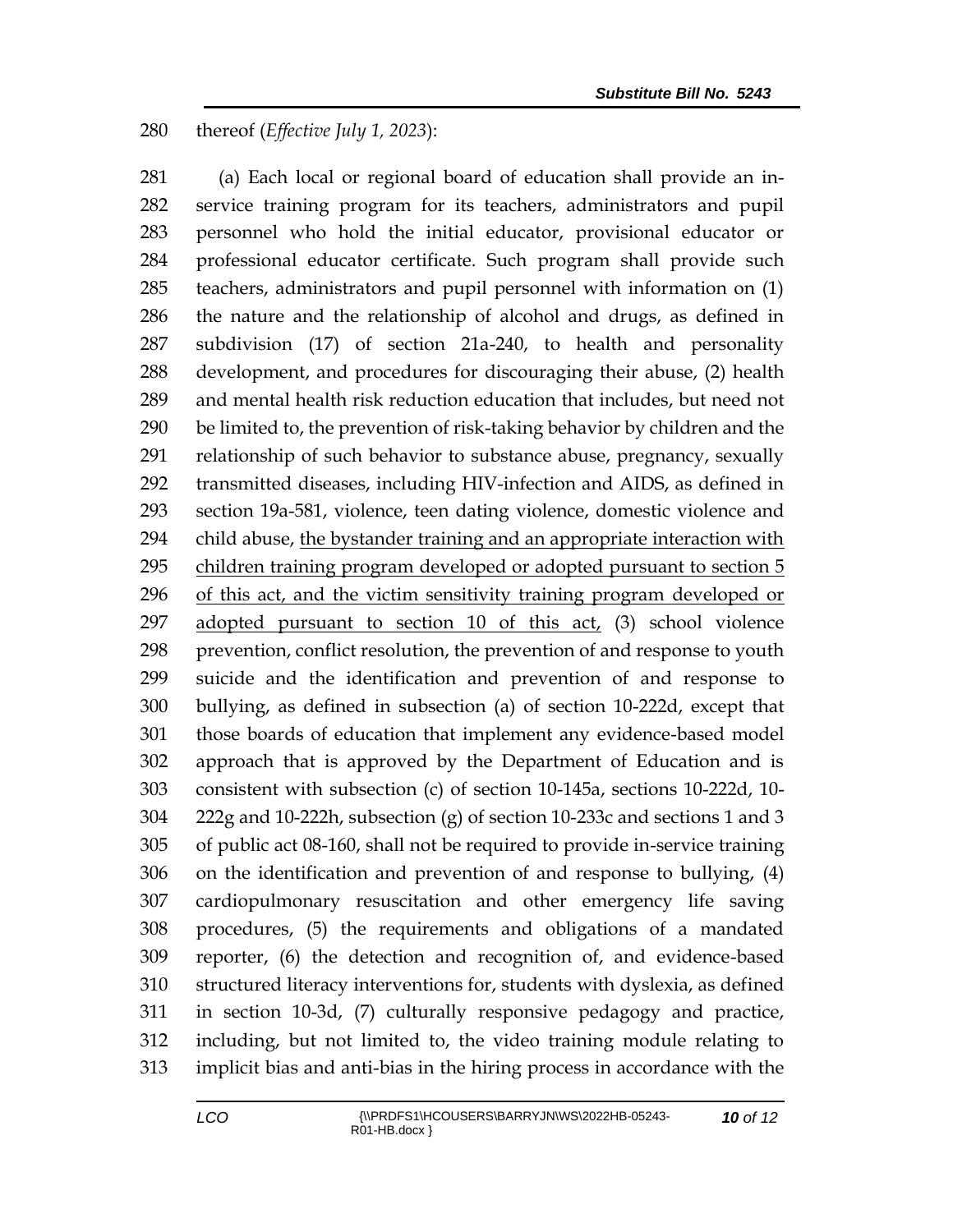provisions of section 10-156hh, **[**and**]** (8) the principles and practices of social-emotional learning and restorative practices, and (9) adult sexual misconduct awareness and prevention. Each local or regional board of education may allow any paraprofessional or noncertified employee to participate, on a voluntary basis, in any in-service training program provided pursuant to this section.

 Sec. 17. (NEW) (*Effective July 1, 2022*) For the school year commencing July 1, 2022, and each school year thereafter, each local and regional board of education shall provide to all school employees, as defined in section 53a-65 of the general statutes, the members of the board of education and the parents and guardians of students enrolled in the schools under the jurisdiction of the board, a copy of the guidelines regarding child sexual abuse, developed pursuant to section 17a-101r of the general statutes.

| This act shall take effect as follows and shall amend the following |                 |                          |
|---------------------------------------------------------------------|-----------------|--------------------------|
| sections:                                                           |                 |                          |
|                                                                     |                 |                          |
| Section 1                                                           | July 1, 2022    | New section              |
| Sec. 2                                                              | July 1, 2022    | New section              |
| Sec. 3                                                              | from passage    | New section              |
| Sec. 4                                                              | July 1, 2022    | New section              |
| Sec. 5                                                              | July 1, 2022    | New section              |
| Sec. 6                                                              | July 1, 2022    | New section              |
| Sec. 7                                                              | July 1, 2022    | $17a-101a(b)(1)$         |
| Sec. 8                                                              | October 1, 2022 | $17a-101(b)$             |
| Sec. 9                                                              | July 1, 2022    | 10-145 $b(i)(1)$ and (2) |
| Sec. 10                                                             | July 1, 2022    | New section              |
| Sec. 11                                                             | July 1, 2022    | New section              |
| Sec. 12                                                             | July 1, 2022    | New section              |
| Sec. 13                                                             | July 1, 2022    | New section              |
| Sec. 14                                                             | July 1, 2022    | New section              |
| Sec. 15                                                             | July 1, 2022    | 10-145a                  |
| Sec. 16                                                             | July 1, 2023    | $10-220a(a)$             |
| Sec. 17                                                             | July 1, 202     | New section              |